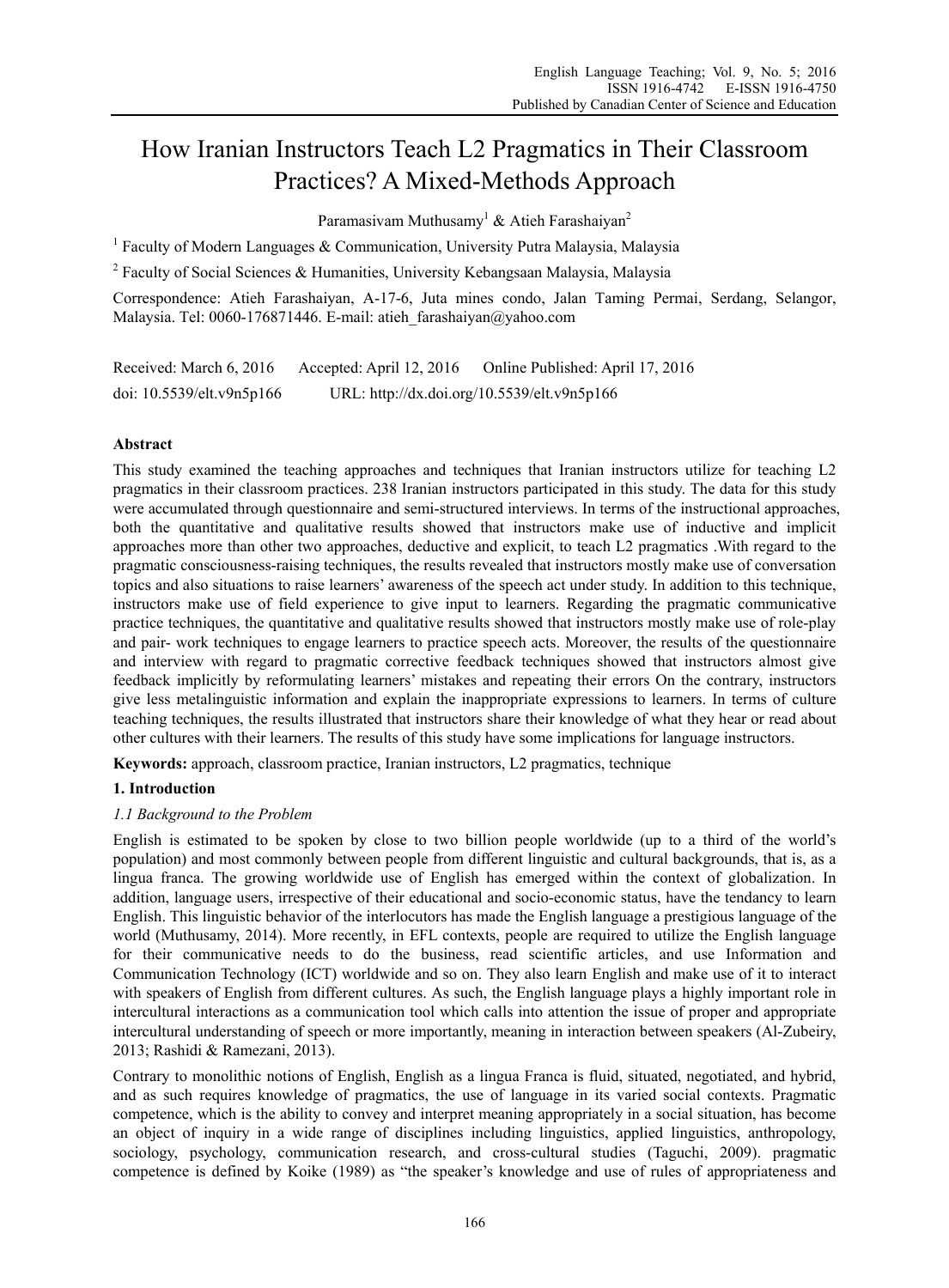politeness which dictate the way the speaker will understand and formulate speech acts in a context" (p. 279). In other words, pragmatic competence is defined as the knowledge of communicative action or speech acts, how to perform it, and the ability to utilize the language in proper ways according to the context or contextual factors (Kasper, 1997).

## *1.2 Statement of the Problem*

Due to the globalization, people need to communicate with each other more than before, especially among non-native speakers as the majority of English language users in a globalized world. However, there often exist some difficulties among non-native speakers in intercultural communication who share different cultural and linguistic orientations. The reason is that each speaker has different interpretations of each other's speech and they may understand the other's statement based on their own cultural expectations, values and conventions. The wide variations of cultural conventions of interlocutors can easily result in misunderstanding and even a total communication breakdown (Al-Zubeiry, 2013).

Another important point worth mentioning is that the immersion of learners in a particular context affects their opportunities to have contact with the target language. In second language contexts, learners are exposed to the target language outside the classroom and they have more chances to utilize it for their real-life goals. In contrast, in foreign language settings, learners often have limited opportunities for input and interaction outside of the classroom and also low chances to be engaged in communicative situations. In these contexts, language is learned almost only in the classroom. Thus, the mere source of L2 knowledge is through regular instruction to raise learners' consciousness of pragmatic features (Nguyen, Pham, & Pham, 2012).

It follows that pragmatics is highly relevant in English language teaching in EFL classroom contexts. However, as pragmatic behaviors and norms differ extensively based on different social and cultural contexts, teaching L2 pragmatics is a highly demanding and challenging task in EFL contexts (Eslami-Rasekh & Eslami-Rasekh, 2008). A survey on the literature of interlanguage pragmatics shows that three functions or conditions should be met by pragmatics instruction in EFL classrooms; (a) to expose learners to appropriate target language input and raise their pragmatic awareness about the aspect instructed; (b) to ordain authentic opportunities to practice pragmatic knowledge; (c) to give feedback to learners during pragmatic production (Rueda, 2006). In other words, three essential conditions of the provision of sufficient and contextually appropriate input, opportunities for practice (output) and corrective feedback (metapragmatic reflection) have been considered essential for L2 pragmatic teaching and learning. Therefore, this study tries to examine how Iranian EFL instructors provide these conditions to teach pragmatics in their classroom practices.

## *1.3 Related Literature*

A number of studies (Barekat & Mehri, 2013; Dastjerdi & Rezvani, 2014; Khodareza & Lotfi, 2013; Salemi, Rabiee & Ketabi, 2015) have investigated the effects of pragmatic instruction on learners' performance. Most of these studies focused on either the possibility of teaching certain pragmatic features or the effectiveness of specific teaching methods on certain speech acts having interventional nature. Therefore, there has been a paucity of research to see whether how EFL instructors practice the features of interlanguage pragmatics in their EFL classroom practices, especially in the context of Iran. In fact, what has not so far been addressed in the research literature is that how interlanguage pragmatic instruction is practiced in EFL settings. In an attempt to fill this gap, the present study has tried to address the issue of the practicality of L2 pragmatic instruction in Iranian EFL context at private EFL institutes and to see whether how Iranian EFL instructors expose EFL learners to input, provide opportunities for pragmatic practice (output) and provide feedback for learners. In this research, pragmatic instruction is conceptualized as four concepts of input, output, feedback and culture. This means that how these four concepts are practiced in the classroom instructions by instructors. Therefore, this study employed two theoretical models. Cognitive processing theory (Schmidt's noticing hypothesis, 2001) and Language socialization (Duff, 2009) provide a theoretical framework for the analysis of the pragmatic instruction in Iranian EFL context in this study. The concept of how is related to the instructional approaches and techniques instructors utilize to teach interlanguage pragmatic knowledge through one or a mixture of implicit, explicit, inductive and deductive approaches and awareness-raising, communicative practice, corrective feedback and culture teaching techniques. Bearing in mind the above objective, the following question is posed to guide the study.

## *1.4 Research Objective and Research Question*

Taking into account the issues mentioned above, this study tries to investigate the instructional approaches and techniques that Iranian instructors utilize for the practice of interlanguage pragmatics at EFL private institutes. With this objective, the following question is posed to guide the study.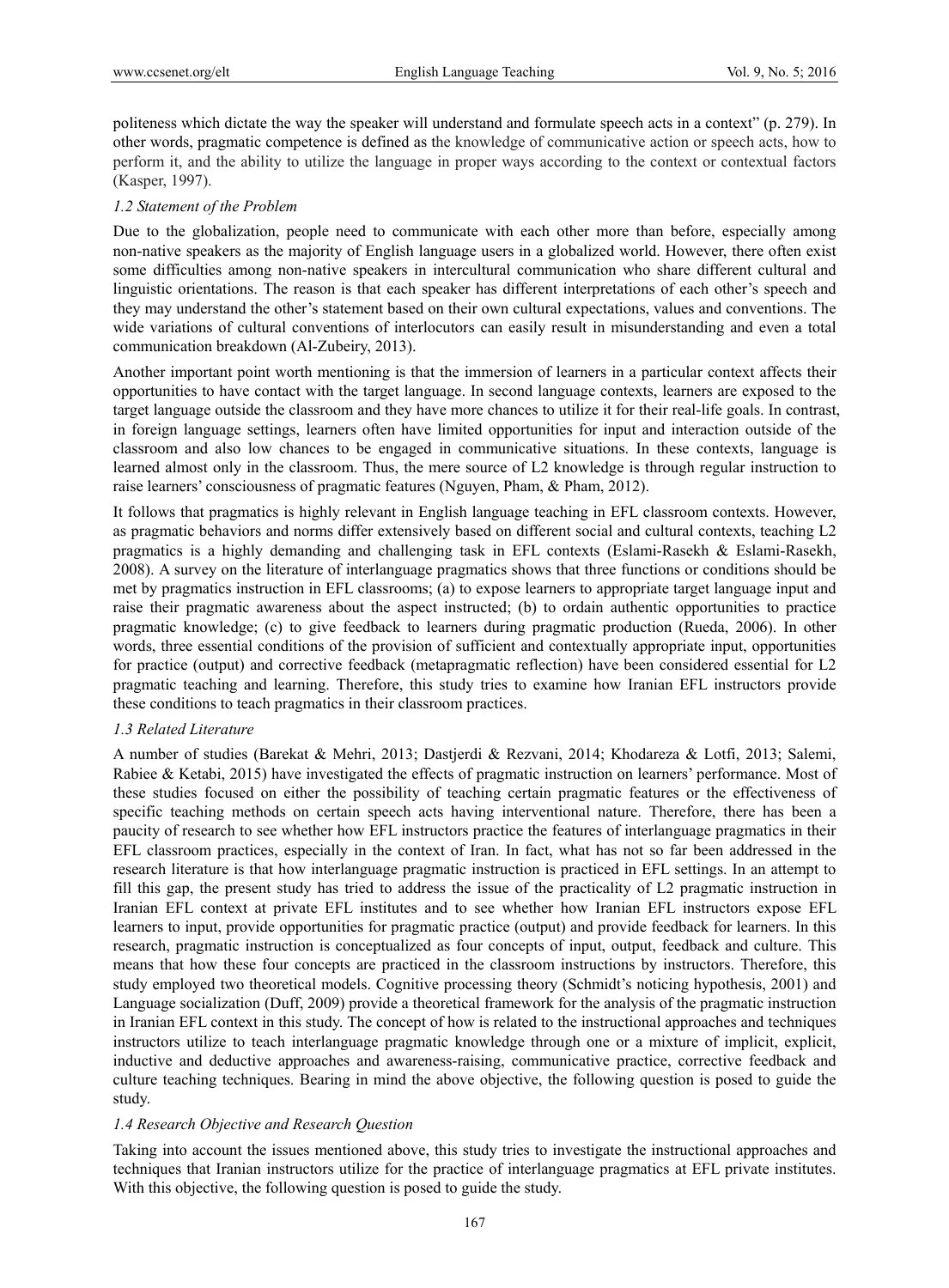What are the instructional approaches and techniques that Iranian instructors utilize for practicing interlanguage pragmatics in their classroom practices?

#### **2. Method**

#### *2.1 Research Design*

This study employed a mixed methods design which is defined as an amalgamation of quantitative and qualitative methods within a single research study (Dörnyei, 2007). In other words, it is a procedure of collecting both quantitative and qualitative data in a single study (Creswell, 2008). The quantitative aspect of the study was investigated through instructors' methodology questionnaire that was administered to instructors to gather the required data. The qualitative part of the study, on the other hand, expands and elaborates on the quantitative results. With regard to the best way of expanding and exploring the quantitative results, Creswell (2008) claims that the best way to identify the additional or complementary information is asking the participants directly. This was conducted through an interview with a number of instructors in order to elaborate more on the questionnaire data in terms of the approaches and techniques they use in teaching interlanguage pragmatics.

#### *2.2 Participants*

#### 2.2.1 Sample Size

The target population in the present study includes Iranian EFL instructors of private EFL institutes. The data required for the study were accumulated from some private language institutes in Shiraz, a city located in the south west of Iran. It is worth mentioning that according to an expert of the Ministry of Education, the estimated population size of private language institute's instructors in all four districts of Shiraz city was about 600 instructors. The expert calculated all private language institutes of Shiraz city to be 60 institutes as a whole and the number of instructors teaching at the institutes is about 600 since each institute has approximately about 7 to 10 instructors. A sample is a portion of the population. In other words, the sample is the group of participants whom the researcher examines in an investigation and the population is the group of people whom the study is about (Dornyei, 2007).

For the quantitative part of the study, the number of the sample size for the present study was set at 238 instructors as it is claimed for survey studies, the number of participants should be more than 100. More specifically, the estimation is based on Krejice and Morgan's (1970) table of determining sample size from a given population. If a population size is 600, so the sample size should be 234 with 95% confidence and 5% margin of error as the standard criteria to determine the sample size. For the qualitative part, however, semi-structured interviews were conducted with twenty instructors who filled out the questionnaires As it is claimed by Dornyei (2007), the sample size can be between 6 to 10 participants for interview. In addition, as Creswell (2008) suggests, a researcher should accumulate as much data as possible to reach the point that he/she considers the adequacy of the gathered data which no new data are not attained. As such, the researcher attempted to gather as much data as feasible to reach the saturation point, i.e, when no new data is observed.

#### 2.2.2 Sampling Procedure

By adopting appropriate sampling procedures to select a smaller number of people to be investigated, we can save a considerable amount of time, cost, and effort and can still come up with accurate results. To select the required sample for the quantitative part of the study, the researcher first followed a cluster random sampling, which is a form of probability sampling and after that, the second sampling procedure was simple random sampling.

#### *2.3 Instruments*

The questionnaire and semi-structured interview were used as the data collection methods to meet the objective of the study. The questionnaire consists of 31 items. Out of 31 items of the questionnaire, 4 items are pertinent to the instructional pragmatic approaches, 10 items to the pragmatic consciousness-raising techniques, 7 items to the pragmatic communicative practice techniques, 5 items to the pragmatic corrective feedback techniques and 5 items to the culture teaching techniques. The respondents were asked to rate their degree of practicing the interlanguage pragmatics approaches and techniques on a 5-point Likert scale from "always" to "never" (1= never; 2= rarely; 3= moderately; 4= often; 5= always). As for the present study, the purpose of the interview is to ask instructors to give more detailed and specific information on their practices of interlanguage pragmatics approaches and techniques in their language classrooms.

Since the questionnaire was developed by the researchers, the validity of the questionnaire was subjected to experts' judgments for the content validity, redundancy and clarity. The experts were 5 university lecturers who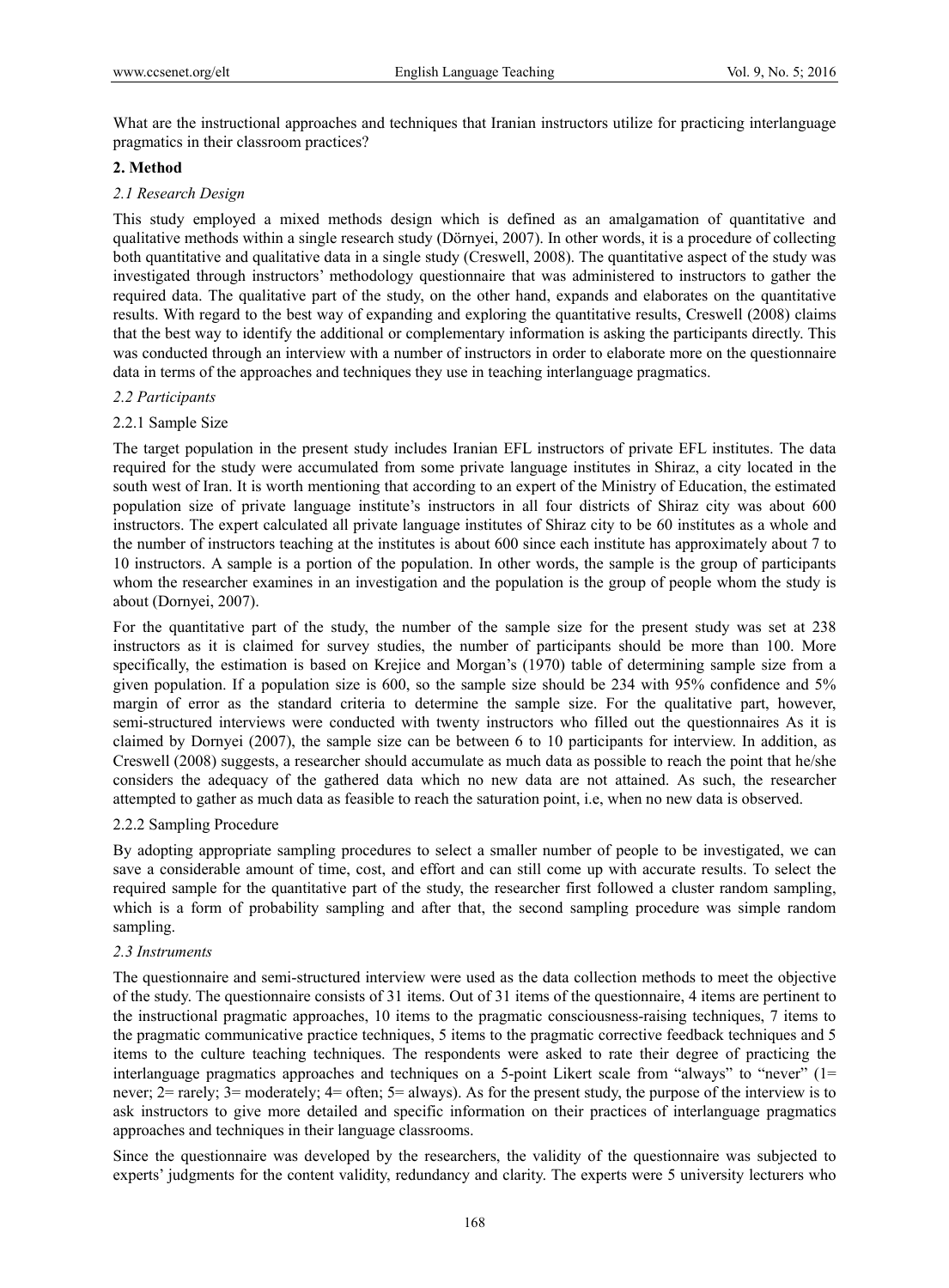had expertise in the area of pragmatics. To determine the construct validity of the questionnaire, that is, to determine and specify the underlying factors under the questionnaire' responses, an exploratory factor analysis were run based on the collected data. As a result of Exploratory Factor Analysis (EFA), a five factor structure that revealed 49.94% of instructors' methodology total variance was obtained. As mentioned before, these factors were the instructional pragmatic approaches, pragmatic consciousness-raising techniques, pragmatic communicative practice techniques, pragmatic corrective feedback techniques and culture teaching techniques.

Then, to do the reliability analysis, the questionnaire was administered to a group of fifty instructors randomly selected from among the population of the study. They were then excluded from the actual study. The reliability of the questionnaire was calculated using Cronbach alpha through Statistical Package for Social Science (SPSS) software. The questionnaire used in the present study yielded high reliability value of 0.88. For the purpose of the present study, the technique that was used to enhance the validity of the interview data was peer debriefing. Through this technique, the researcher provided the raw data of the interviews as well as her own interpretation to a colleague. The colleague reviewed the interpretations and provided some views and comments for the researcher. It should be mentioned that the colleague was a doctoral researcher who had experience in analyzing the interview data voluntarily assisted the researcher. For the reliability of the interview, the reliability was determined through inter-rater agreement. The inter-rater reliability for the coding of the interview data gained 90% agreement.

## *2.4 Data Collection Procedure*

The data required for the present study were collected from July to September during one semester of the institutions' academic year 2015 in Iran. The actual data collection procedure for the study commenced after conducting the pilot study and ensuring of the suitability of the research design, methodology and the instruments. It is worth mentioning that prior to questionnaire collection, permission was obtained from the head of the language institutes as well as the class instructors. The questionnaires were administered to instructors during their regular class session. They were given as much time as needed to complete the questionnaire. The questionnaires were distributed to thirty language institutes (19 females and 11 males language institutes) randomly. The random procedure of the questionnaire distribution is that 30 language institutes were chosen on a random basis for the collection of questionnaires among all language institutes.

Having collected instructors' questionnaires, during the last sessions of the classes, the researcher asked 20 instructors to take part in an interview. It should be mentioned that all the interviewees voluntarily participated in an interview. During the interview, the instructors were asked to expand and elaborate on the questionnaire responses. Interviews were conducted as a technique to make the questionnaire results more credible and hence get a better picture of the phenomenon under consideration. One-to-one interviews were conducted with twenty instructors who had already filled out the questionnaires.

All interviews were carried out in Persian language in order to prevent any misunderstanding by the instructors as the pragmatics area might be something new and specific for them. Then, all the interviews were translated to the English language for the analysis. Each interview took approximately 30-60 minutes.The interviews were carried out in quiet rooms in the language institutes. Before each interview session, the researcher briefly explained the purpose of the interview, the estimated amount of time the interview takes, as well as the use of a tape-recorder. The researcher also asked the participants the permission to have the interview audiotaped. All interviews were tape-recorded as an accurate reference. The purpose of recording the interview was to give the researcher the opportunity to focus on the interviews and actively listen to the interviewees. For the purpose of confidentiality, the interviewees were asked to choose a pseudonym to refer to in the report. Moreover, the respondents were assured that their responses would be kept confidential. At the end of each interview, the respondents were asked to provide any further comments or information that could shed light on the issue discussed.

## *2.5 Data Analysis*

The questionnaire data were subjected to descriptive statistics through the Statistical Package for Social Science (SPSS) version 21 software. The mean and standard deviation of each item of the factors was calculated. With regard to interviews, a thematic analysis was conducted based on the analytical procedures in Braun and Clarke (2006) model. In so doing, all the interviews were transcribed and the transcripts were read and re-read many times to identify the required data. Then, in the next phase, the data identified was then put into meaningful groups or codes. In phase three, the codes were analyzed and combined to form categories. Phase four involved reviewing and refining the categories identified to develop a satisfactory thematic map to use for the study. In the next phase, the categories were defined and further refined to ensure each identified category is able to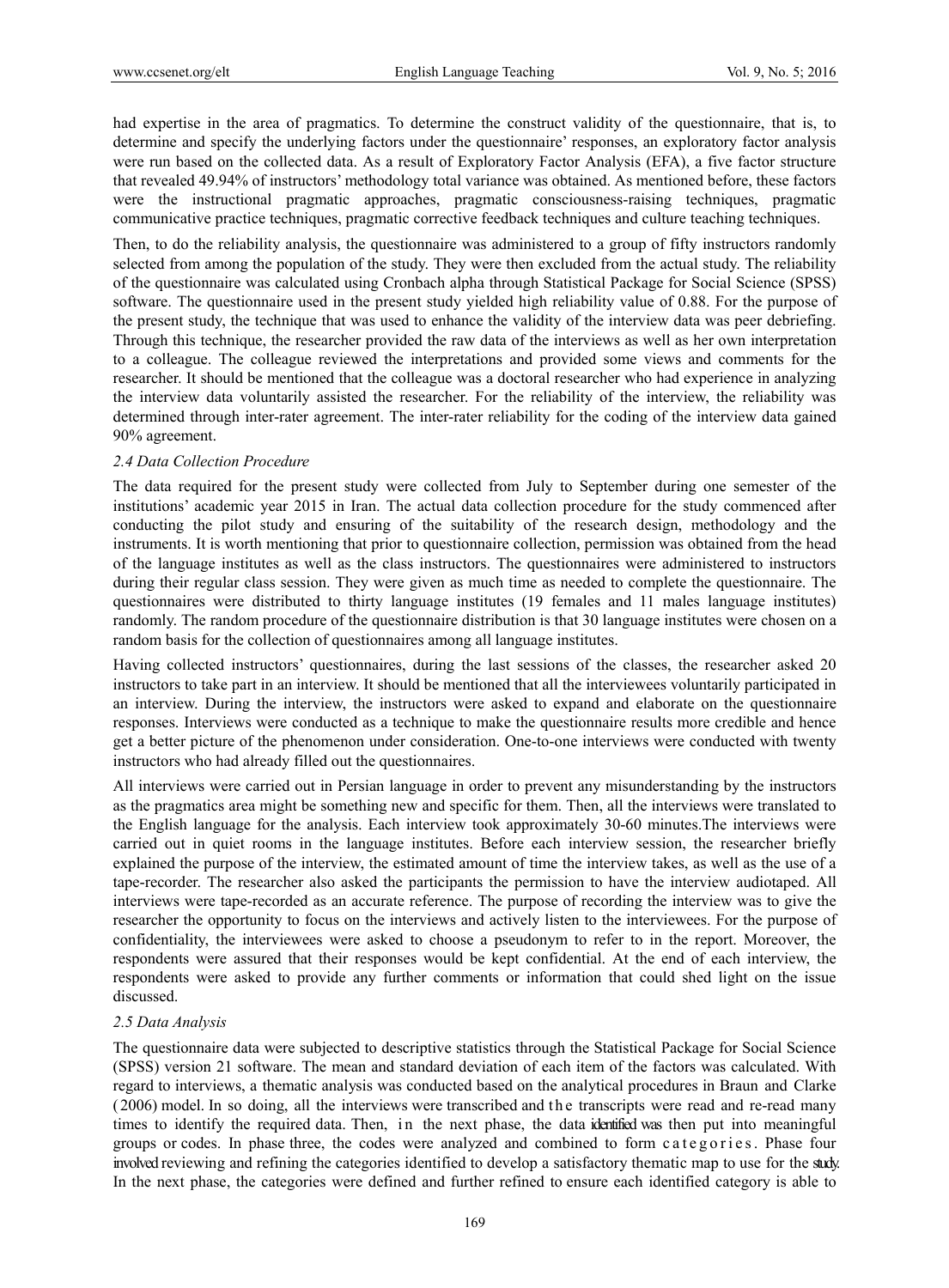capture and analyze the data. The final phase enabled a detailed analysis to be worked out including examples from the data itself. This way facilitated the process of linking the analysis to the research question.

#### **3. Results**

To answer the research question of the, a questionnaire and semi-structured interviews with instructors were conducted. The questionnaire data were analyzed through descriptive statistics and the interview data were analyzed by means of thematic analysis. The first part describes the quantitative findings of the questionnaire and then the interview results as the qualitative data complements the results of the questionnaire.

## *3.1 Quantitative Results of the Questionnaire*

The questionnaire data were analyzed by means of SPSS in order to gain the descriptive statistics. The following table illustrates the results of item analysis based on the factor analysis in descending order given to 238 instructors. Five factors were identified and are described one by one below.

| Items                                     |      | $\overline{2}$ | 3    | $\overline{\mathbf{4}}$ | 5. | Mean | <b>SD</b> |
|-------------------------------------------|------|----------------|------|-------------------------|----|------|-----------|
| 4. Making use of inductive approach       | 15.7 | 22.6           | 44.3 | 104                     |    |      | 1.165     |
| 2. Teaching language functions implicitly | 191  | 22.6           | 39.1 | 10.9                    | 83 | 31   | 1.281     |
| 3. Teaching language functions explicitly | 47   | 274            | 74   | 96                      | 87 | 2.16 | 1.309     |
| 1. Using deductive approach               | 33   | 404            |      | 139                     | 57 | 2.09 | -199      |

Table 1. Instructors' degree of the practice of instructional pragmatic approaches

1: Never; 2: Rarely; 3: Moderately; 4: Often; 5: Always.

In terms of the instructional approaches, as Table 1 shows, instructors mostly use inductive approach (item 4) with the mean of 3.2 to teach interlanguage pragmatics. It means that they make use of examples first and then they teach the rules. Next to inductive approach, item 2 shows that they teach language functions implicitly. In comparison, they do not use deductive and explicit approaches so much.

|  | Table 2. Instructors' degree of the practice of Interlanguage pragmatic awareness-raising techniques |  |
|--|------------------------------------------------------------------------------------------------------|--|

| <b>Items</b>                                                                                   |      | $\mathbf{2}$ | 3    | 4    | 5        | Mean | <b>SD</b> |
|------------------------------------------------------------------------------------------------|------|--------------|------|------|----------|------|-----------|
| 10. Using topics and situations                                                                | 5.2  | 16.5         | 18.7 | 23.9 | 35.7     | 3.68 | 1.25      |
| 12. Using field experience                                                                     | 17.4 | 29.6         | 17.4 | 18.7 | 17       | 2.88 | 1.36      |
| 11. Being a model of socially and culturally correct<br>responses and behavior for my learners | 16.5 | 39.6         | 9.1  | 20   | 14.8     | 2.77 | 1.34      |
| 13. Reading scenario and identify correct responses and 14.8<br>behavior from learners         |      | 36.5         | 18.7 | 18.3 | 11.7     | 2.76 | 1.25      |
| 14. Using translation $\&$ let students use their L1                                           | 10   | 37.4         | 30   | 18.3 | 4.3      | 2.7  | 1.02      |
| 7. Using form-focused instruction                                                              | 22.6 | 32.6         | 13.9 | 17.8 | -13      | 2.66 | 1.35      |
| 6. Using typographical enhancement techniques                                                  | 20   | 34.3         | 16.1 | 21.3 | 8.3      | 2.25 | 1.25      |
| 5. Giving explicit metapragmatic explanation                                                   | 22.6 | 31.3         | 22.2 | 17.8 | 6.1      | 2.2  | 1.19      |
| 8. Employing videos or films                                                                   | 64.5 | 27.4         | 5.4  | 2.7  | $\Omega$ | 1.7  | 1.12      |
| 9. Using the culture puzzle, language games and<br>classroom guest from foreign cultures       | 66.7 | 25.2         | 5.4  | 2.7  | $\theta$ | 1.5  | 1.20      |

Based on the results of factor analysis, ten items in the questionnaire, items 5, 6, 7, 8, 9, 10, 11, 12, 13, 14 represent the awareness-raising techniques. The Table 2 starts with the items that show instructors' most practiced items and moves towards those that display the least practiced items. Starting from the top of the table, one can see that item 10 (Using topics and situations) has the highest mean (3.68) among other items, which means that instructors mostly use conversation topics and also situations to raise learners' awareness of the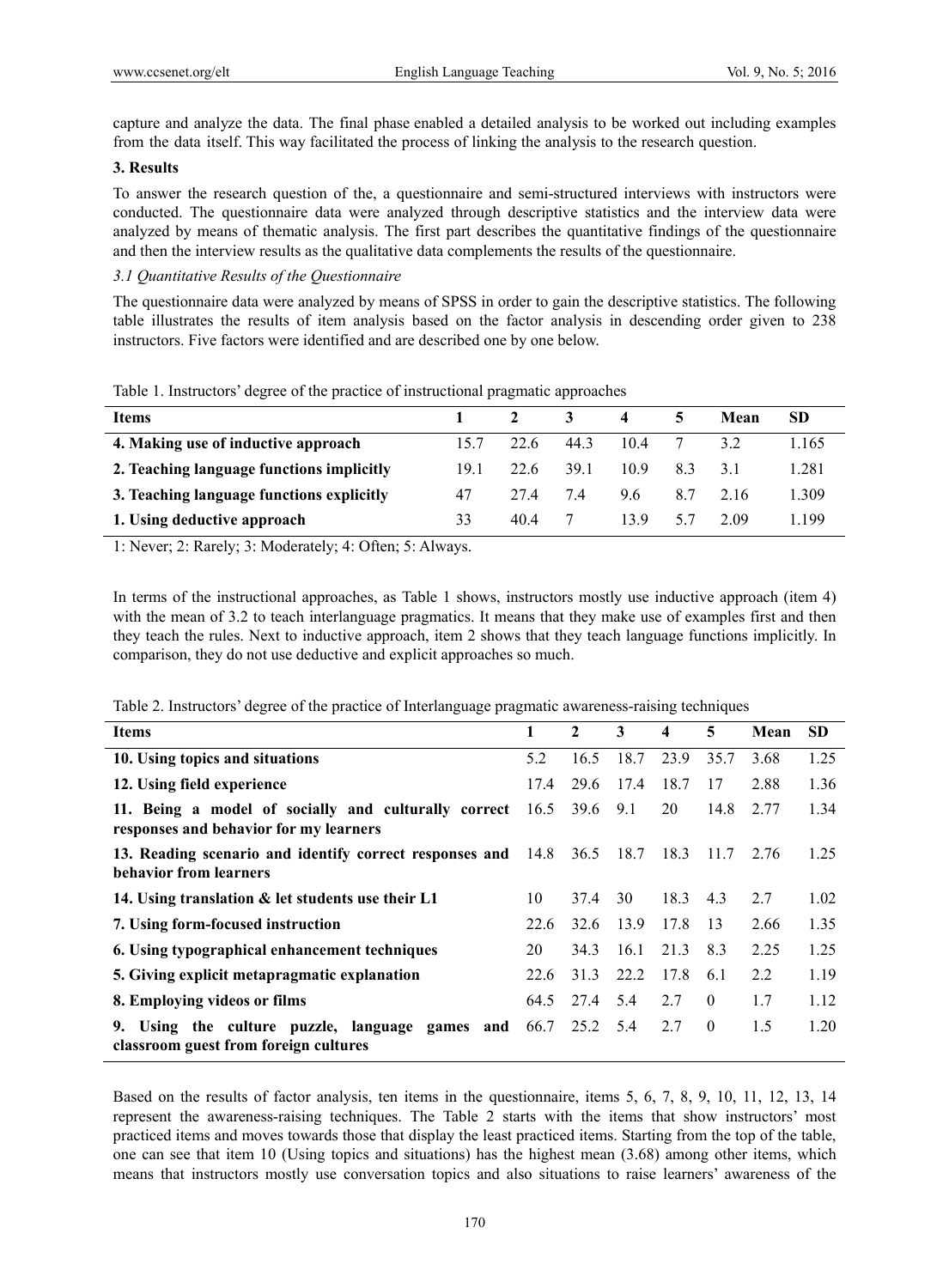speech acts. This technique implicitly directs learners' attention to the topic under discussion. In addition to this technique, instructors make use of field experience to give input to learners. It means that they either talk about their own experiences or ask learners to talk about their experiences in performing the speech acts. This item is the second item that received the highest mean of 2.88. In contrast, item 9 (Using the culture puzzle, language games and classroom guest from foreign cultures) and item 8 (Using videos) received the least means of 1.5 and 1.7 respectively. In fact, instructors do not use culture puzzle, language games and also films to expose learners to pragmatic input.

Table 3. Instructors' degree of the practice of Interlanguage pragmatics communicative practice techniques

| <b>Items</b>                                                                             |      | $\mathbf{2}$ | 3    | $\overline{\mathbf{4}}$ | 5         | Mean | <b>SD</b> |
|------------------------------------------------------------------------------------------|------|--------------|------|-------------------------|-----------|------|-----------|
| 17. Using role-plays to practice the language functions                                  | 139  | 27           | 19.6 | 25.2                    | 14.3      | 299  | 1.28      |
| 15. Using conversation model                                                             | 20.9 | 23.5         | 13   | 23.5                    | 19.1      | 297  | 1.44      |
| 18. Creating situations for pair-work or group-work                                      | 213  | 25.7         | 7.8  | 30.4                    | 14.8      | 292  | 1.41      |
| 19. Using dialog completion from the book                                                | 30.4 | 20           | 10.9 | 17.8                    | 20.9      | 2.79 | 1.54      |
| Discussing socially and culturally<br>appropriate<br><b>20.</b><br>language and behavior | 32.2 | -27          | 6.1  | 21.3                    | 13.5 2.57 |      | 1.46      |
| 21. Asking learners to do email exchanges                                                | 60.8 | 23.8         | 7.8  | 7.6                     | $\Omega$  | 1.55 | 1 25      |
| 16. Using computer programs                                                              | 66.8 | 17.8         | 78   | 7.6                     | $\theta$  | 1 34 | 148       |

Seven items in the questionnaire, items 15, 16, 17, 18, 19, 20, and 21 deal with the communicative practice techniques for the production or practice of pragmatic output. As Table 3 shows, item 17 (Using role-plays to practice the language functions) has the highest mean of 2.99 among other items. In comparison, item 16 (using computer programs) and item 21 (asking learners to do email exchanges) have the least means of 1.34 and 1.55 respectively. It shows that instructors mostly make use of role-play and pair-work to practice the speech acts as opposed to doing email exchanges and using computer programs as two effective written production techniques that learners can employ to enhance their pragmatic competence.

Table 4. Instructors' degree of the practice of Interlanguage pragmatics corrective feedback techniques

| <b>Items</b>                                          |      | $\overline{2}$ | 3    | $\overline{4}$ | 5 <sup>5</sup> | Mean   | -SD   |
|-------------------------------------------------------|------|----------------|------|----------------|----------------|--------|-------|
| 22. Reformulating learners' mistakes                  | 161  | 45.7           | 22.2 | 143            | 17             | 2.4    | 0.978 |
| 23. Repeating learner's mistake                       | 34 S | 30             | 204  | 148            | $\overline{0}$ | 2.15   | 1.061 |
| 24. Eliciting a correct form from learners            | 357  | 32.2           | 178  | 143            | $\overline{0}$ | 2.11   | 1.05  |
| 25. Proving learners with the feedback & correct form | 35.2 | 39.6           | 12.2 | 104            |                | 26 206 | 1.062 |
| 26. Providing metalinguistic information              | 33   | 439            | 11.7 | 113            | $\theta$       | 2.01   | 0.951 |

Five items in the questionnaire, items 22, 23, 24, 25, and 26 are pertinent to the corrective feedback techniques. As the Table 4 shows, item 22 (reformulating learners' mistakes) has the highest mean of 2.4 among other items. As Table 4 shows, instructors almost give the feedback implicitly by reformulating learners' mistakes. On the contrary, item 26 (providing metalinguistic information) received the least mean of 2.01. In other words, instructors give less metalinguistic information and discuss about the inappropriate expression. As a whole, the results are illustrative of this fact that instructors do not explicitly give feedback to learners by providing the metalinguistic information or discussing about the inappropriate expression or form but they use implicit techniques by reformulating learners' mistakes or repeating their errors.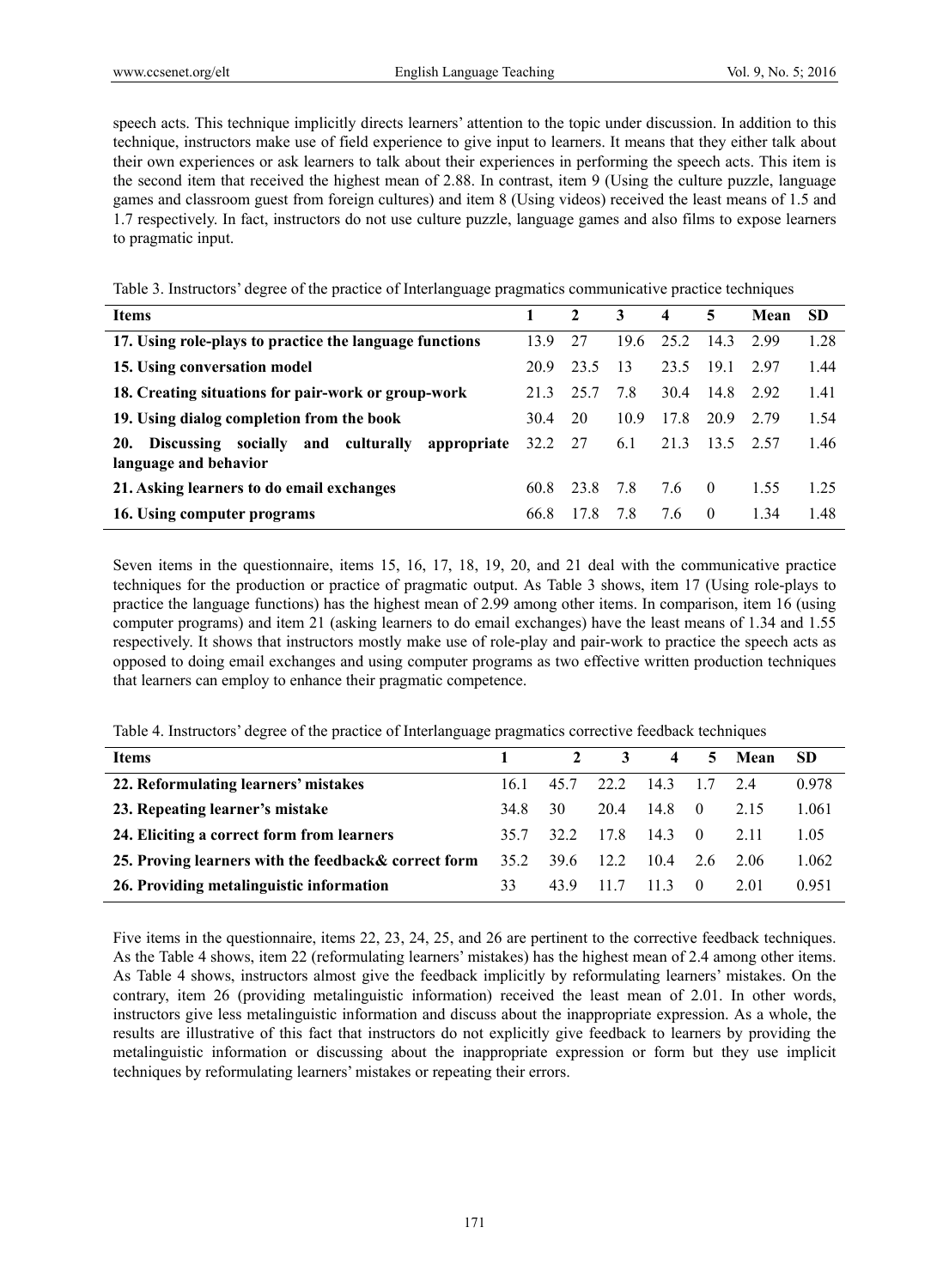| <b>Items</b>                                |      | $2^{\circ}$ | 3    | $\overline{4}$ | 5  | Mean | <b>SD</b> |
|---------------------------------------------|------|-------------|------|----------------|----|------|-----------|
| 27. Sharing cultural information            | 46.1 | 374         | 12.2 | 3.5            | 09 | 2.76 | 0.863     |
| 28. Asking learners' cultural information   | 45 2 | 43          | 74   | 39             | 04 | 2.71 | 0.801     |
| 29. Asking learners to do cultural research | 50.9 | 35 2        | 83   | 52             | 04 | 2.69 | 0.864     |
| 30. Showing movies of other cultures        | 543  | 317         | 87   | 4.3            | 09 | 1.66 | 0.876     |
| 31. Putting pictures of other cultures      | 57.8 | 30.9        | 4.3  | 57             | 13 | 16   | 0.907     |

Table 5. Instructors' degree of the practice of culture teaching techniques

The last factor identified by the factor analysis is culture teaching techniques. As can be seen in Table 5, item 27 (Sharing cultural information) has the highest mean among other items. It is illustrative that instructors share their knowledge of what they hear or read about other cultures with their learners. Item 31 (putting pictures of other cultures), in contrast, received the lowest mean of 1.3 which shows that instructors never make use of this technique to teach culture.

## *3.2 Qualitative Results of Interviews*

The research question of this study was approached quantitatively earlier. The qualitative results of the interviews aim to shed more light into the quantitative findings, resulting in a better understanding of the issue. Therefore, instructors' perceptions of their instructional approaches and techniques they use for teaching interlanguage pragmatics were elicited through semi-structured interviews with twenty of them who had already filled out the questionnaires. Having analyzed the data generated from the interviews, the researcher came up with a number of categories that are also described below.

#### 3.2.1 Instructional Approaches

The first question asked was which approaches the instructors use in teaching the speech acts. Six categories were identified: inductive, implicit, explicit, deductive, no particular approach and inductive-deductive approaches. The emerged categories are explained one by one.

As mentioned earlier in the quantitative results of the instructors' pragmatic teaching methodology, instructors mostly make use of inductive approach to teach the speech acts. The qualitative analysis of the interviews shed more light into this issue. Comparing to other approaches, more respondents (7) support the argument that they use examples like examples of conversation models to teach speech acts or language functions in their classes. 6 instructors asserted that they use implicit teaching to integrate pragmatics in their classroom instruction. 2 out of 20 asserted that they use an explicit approach towards pragmatics instruction. One instructor just referred to using deductive approach in teaching language functions. Two instructors did not mention any particular approach in teaching pragmatics. They claimed that they do not focus on any special approach. They teach in a way that learners can understand the materials better by putting them in real-life situations. The two instructors believed that learners should be engaged in the real-life situations to be directed towards the issue under study.

Moreover, 2 instructors mentioned that they use both inductive and deductive approaches to teach speech acts. They supported their argument that the type of language function they teach (simple function and more complex ones) plays a crucial role in their approach to teach speech acts. As a whole, most of the instructors (65%) use inductive and implicit approaches to teach interlanguage pragmatics. In contrary, explicit and deductive approaches are used by a negligible number of instructors. This finding acknowledges the findings of the questionnaire in terms of the factor of the instructional approaches in teaching interlanguage pragmatics. The instructors were also asked in the interview what techniques they use in order to teach pragmatic features. The techniques were classified into three categories of awareness-raising, communicative practice and corrective feedback techniques. Moreover, the techniques of culture teaching were also mentioned.

## 3.2.2 Awareness-raising Techniques

The respondents were asked what techniques they use to attract learners' attention to the input or raise their awareness of pragmatics features. In this regard, some categories were emerged including using topics and situations (topics and situation-based technique), field experience, teacher's modeling, reading scenario and identifying correct responses or behaviors from learners (Situation-based Proper Language Elicitation), using function-focused, and translation techniques.

As mentioned earlier in the quantitative analysis, the instructors mostly make use of topics and situations to give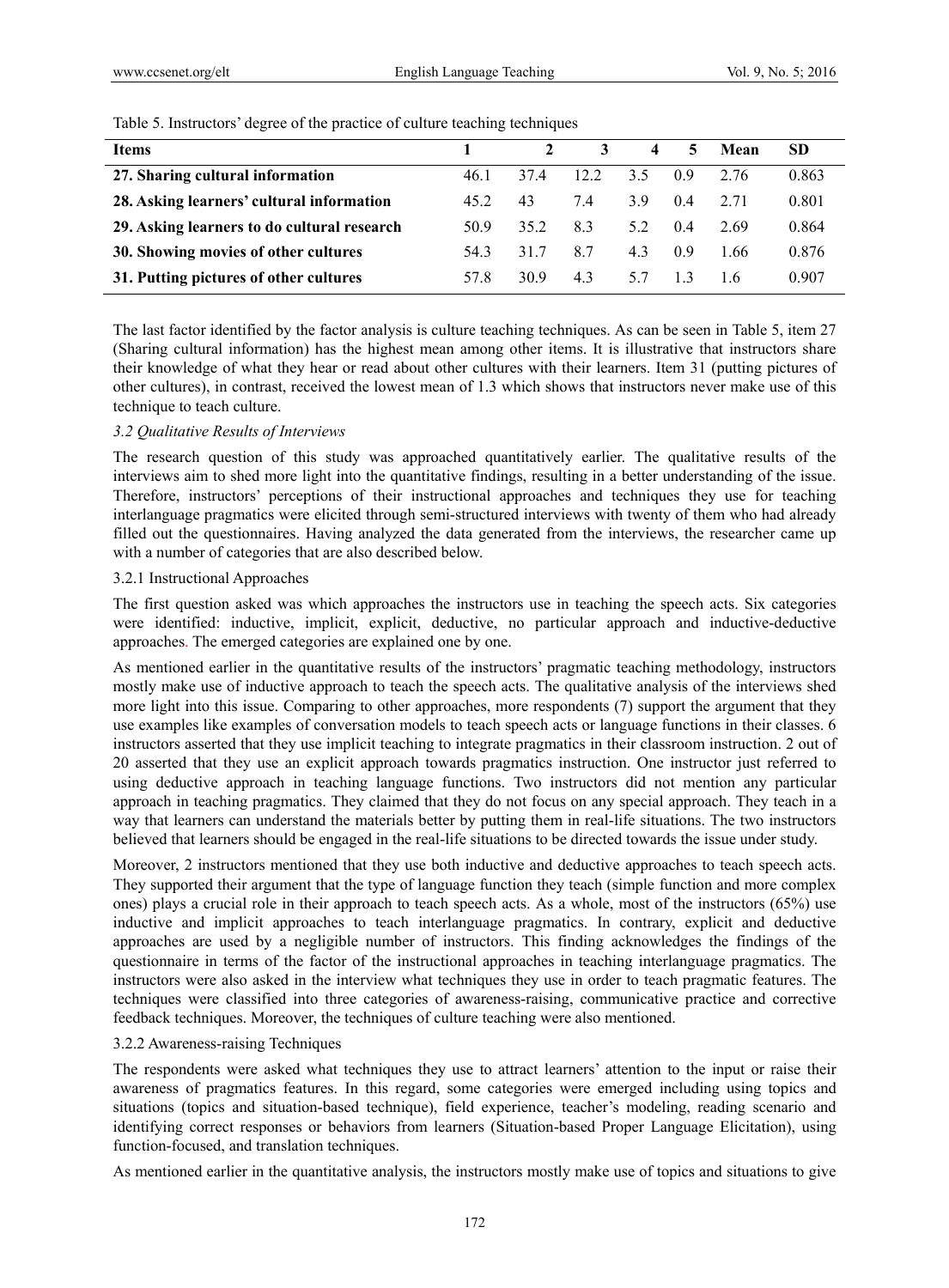input to learners. The qualitative analysis of the interviews shed more light into this issue. Six of the respondents (6 out of 20) stated that they use topics and situations to attract learners' attention to the language function under study. In addition to using the topics and situations, five interviewees expressed their opinion that they talk about their personal experiences or ask learners personal experiences in using the speech acts. This was labeled as field experience as a category emerged from the interview data.

Based on the instructors' statements, another category the researcher arrived at was that the instructors model the conversation or dialog activities with another learner and show them how to perform the speech acts. So, this category was labeled as teacher's modeling. Four instructors mentioned that they use this technique to increase learners' awareness of appropriate input or language to be used by them. Eliciting the correct language and behavior from learners is another category that two respondents refer to. They expressed the importance of this technique in making learners aware of paying more attention to the role of situation and context. Moreover, it helps learners to be good observers by watching how people interact in different situations and how they use the language. One instructor just mentioned that when she faces with the speech act which has other functions, she also talks about other functions of the speech act. Among the interviewees, one respondent just stated that she makes use of the translation technique to compare the speech acts in L1 and L2 to increase learners' understanding of language functions in the target language.

#### 3.2.3 Communicative Practice Techniques

The respondents were also asked what techniques they use to practice the speech acts. In this regard, seven categories of role-play practice  $(n=6)$ , pair-work  $(n=4)$ , conversation model practice  $(n=3)$ , dialog completion  $(n=3)$ , social-cultural appropriate language discussion  $(n=3)$  and dialogue writing  $(n=1)$  were emerged from the data. As pointed out earlier in the quantitative results of the questionnaire, instructors use role-play technique more than other techniques to make learners produce the speech acts. The qualitative findings of the interviews support the quantitative findings as role-play is the most practiced technique by the interviewees. Six instructors stated that they make use of this technique to involve learners to practice speech acts.

Doing pair work or group work is one important category that some of the interviewees refer to. Four of the instructors expressed that they make use of pair work and sometimes group work activities to engage learners to share their ideas and information and practice language functions. Another technique that the three instructors described to be used by them to practice speech acts is dialogue practice including the conversation models of the textbooks. Using dialogue completion is another technique which some of the interviewees mentioned. Three respondents declared that they make use of this technique to develop learners' writing skill as well as to engage them to perform the language functions. Another technique that 3 of the interviewees referred to is discussing socially and culturally appropriate language and behavior. They declared that they make use of this technique to elicit learners' output. One of the instructors just mentioned that she ask learners to write dialogs for her to elicit learners' output.

## 3.2.4 Corrective Feedback Techniques

Interviewees were also required to express what technique/s they use to give feedback to learners to correct their pragmatic mistakes. In this regard, five categories emerged from the interview data. About six instructors reported that they make use of reformulation or rewording technique to give feedback to learners. Five of them stated that they use repetition technique. It means that they repeat the errors made by learners. Four instructors referred to using the elicitation technique. They argued that in the case of errors, they try to extract the correct form or rewording of the errors from learners. Three instructors expressed that they provide the correct form to learners when they make a pragmatic mistake. They were of the opinion that learners should be provided with the correct form of the inappropriate or inaccurate form so that they do not repeat it again. Two of them claimed that they provide metalinguistic information to learners. It means that they provide some comments with regard to learners' utterances which is categorized as provision of metalinguistic feedback

## 3.2.5 Culture Teaching Techniques

In addition to the techniques instructors use to teach interlanguage pragmatics particularly language functions, they were also asked about the techniques they use to teach cultural issues. In this regard, 5 categories emerged. The most mentioned category is the instructors' cultural information which they share with their learners. Eight interviewees declared that they share what they know or hear with learners to teach culture. The second category which was emerged from the interview data is regarding sharing cultural information by learners. About six respondents claimed that they use this technique to raise learners' awareness of cultural issues. Three respondents expressed that they ask learners to do research about culture. One instructor mentioned that she employs video or clips of films to expose learners to culture. The last participant declared that she makes use of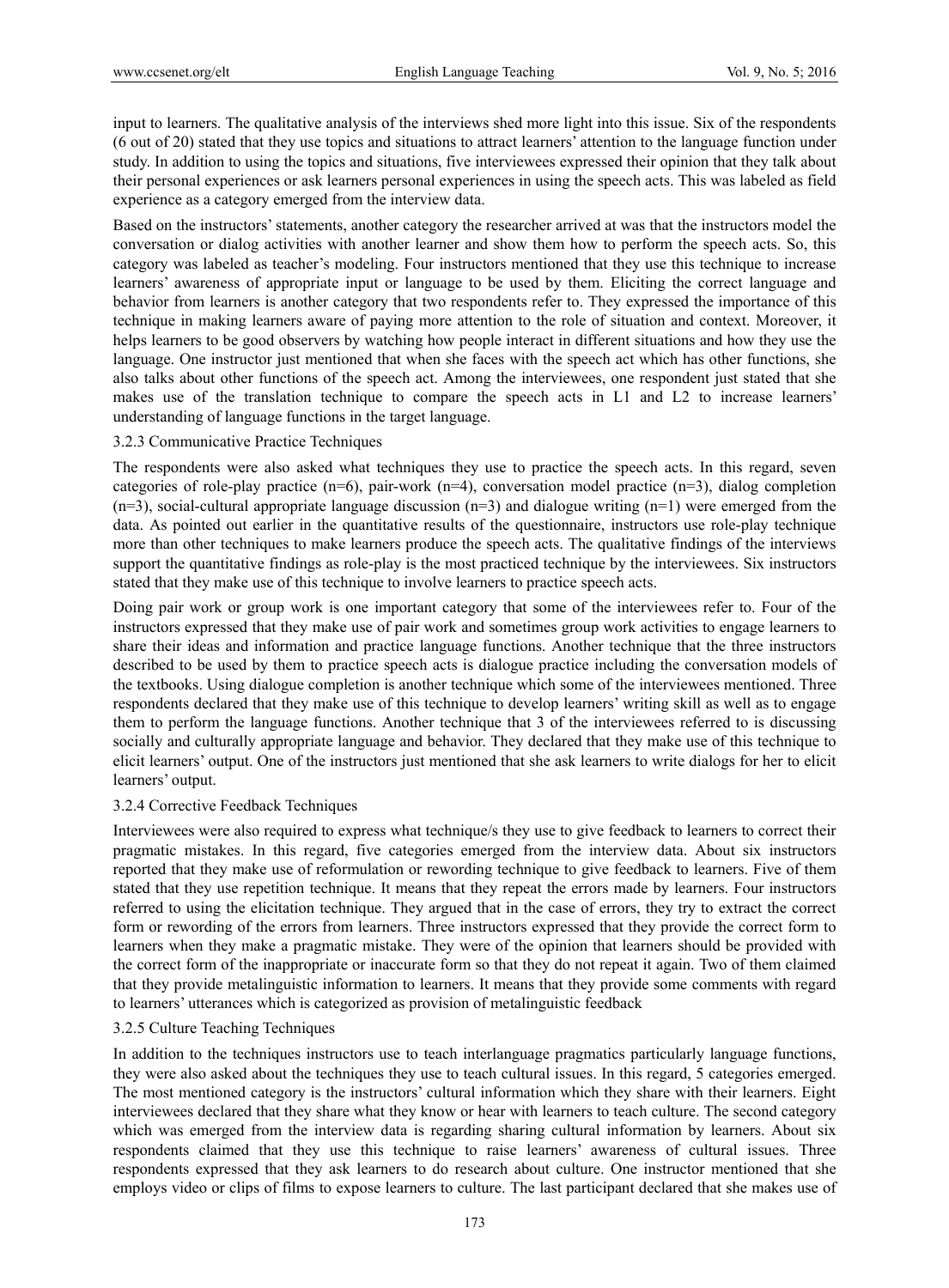magazines to show cultural issues including etiquette, taboo and etc.

#### **4. Discussion**

The objective of this study was to investigate how Iranian instructors teach interlanguage pragmatic features. In other words, it examined the instructional approaches and techniques the instructors use to teach interlanguage pragmatics. The results showed that the pragmatic features are taught mostly inductively and implicitly in Iranian EFL institutes. Contrary to this result, the findings of others (Alcon, 2005; Takahashi, 2009) support the explicit and deductive approaches which are more influential for pragmatic development than implicit and inductive teaching. One possibility is applying the explicit and deductive approach for L2 pragmatics instruction by instructors at private EFL institutes. There are some justifications in this regard.

One justification is that in order to help learners notice the target forms (pragmalinguistics) and the pertinent contextual factors (sociopragmatics), the input and metapragmatic information should be made salient to learners. This can be done through the input-based activities and teacher's explicit explanation of pragmatic rules using the explicit-deductive approach (Takimoto, 2008). Another justification claimed by Nguyen et al. (2012) is that deducing and discussing the pragmatic rules from the input or provided materials cater for an opportunity for processing the input at a deeper level by learners than attracting their attention implicitly to the input without any explanation or discussion of the rules. Thus, the explicit teaching results in more awareness of the pragmatic rules. He also added that implicit instruction may only result in inducing the attention to pragmalinguistic forms while the explicit teaching may also deduce the understanding of sociopragmatic rules which govern these forms. Based on Schmidt's (2001) noticing hypothesis, noticing occurs at the surface level, but understanding happens at a deeper level resulting in the rule learning. Therefore, based on the results of the study, we can claim that pragmatic instruction may just deal with the surface level of noticing of pragmalinguistic forms at Iranian educational system.

According to Takimoto (2008), learners should be exposed to the consciousness-raising activities to become aware of the similarities and differentials between their first language and the target language. With regard to the consciousness-raising techniques, the findings demonstrated that the instructors mostly make use of topics and situations to raise learners' awareness of speech acts. Such finding can be justified by this fact that since the speech acts are mostly presented in the topics of conversation models or included in the conversations of the textbooks, so instructors make use of topics and situations to attract learners' attention to the language functions. Another justification can be on the one hand, most of instructors unconsciously and implicitly follow the textbooks' contents, i.e. they do not have enough explicit knowledge of pragmalinguistics and sociopragmatics features. One of the reasons is that there does not exist any information regarding the pragmatic features in the teacher's guide. On the other hand, language functions are presented in the topic, conversation model or as a list of phrases besides the conversation. Therefore, instructors can mostly make use of topics and situations to teach language functions. Next to using topics and situations, the second technique instructors reported to use more than other techniques is using personal or field experience. This finding is consistent with that of Tchoutezo (2010) who found out that instructors utilize personal experience to teach L2 pragmatics to learners in an ESL context.

On the other hand, the least used awareness-raising techniques by instructors were using the culture puzzle, language games and classroom guest from foreign cultures and employing videos or films. Contrary to this finding, Hufstedler (2010) found that instructors use videos to integrate pragmatics instruction in ESL classes. It is claimed that video is a source that exposes learners to authentic language samples and caters for the contextualized speech acts. Therefore, words and meanings are visualized for learners in this way and they can understand the importance of setting in showing the norms of appropriate language use (Martinez-Flor  $\&$ Uso-Juan, 2010). In fact, Rose (2007, p. 283) acknowledged the utilization of scenes from movies as opportunities for learners to observe the use of pragmatics, since "in foreign language contexts, exposure to film is generally more useful than ever witnessing or participating in native speaker interaction". Moreover, video-driven prompts are proposed as useful sources to sensitize learners to the pragmatic features and assist them make their own interlanguage pragmatics. More importantly, it can also be a fruitful technique to raise learners' pragmatic consciousnesses with regard to the sociopragmatic factors affecting the use of pragmalinguictics forms appropriately (Derakhshan & Zangoei, 2014).

Giving explicit meta-pragmatic information is the third least practiced pragmatic awareness-raising technique reported by both quantitative and qualitative findings. This technique is important as it caters for the detailed information about the participants, their social status, social distance/closeness, and imposition. By exposing learners to this information, instructors can show the significance of contextual variables in employing a variety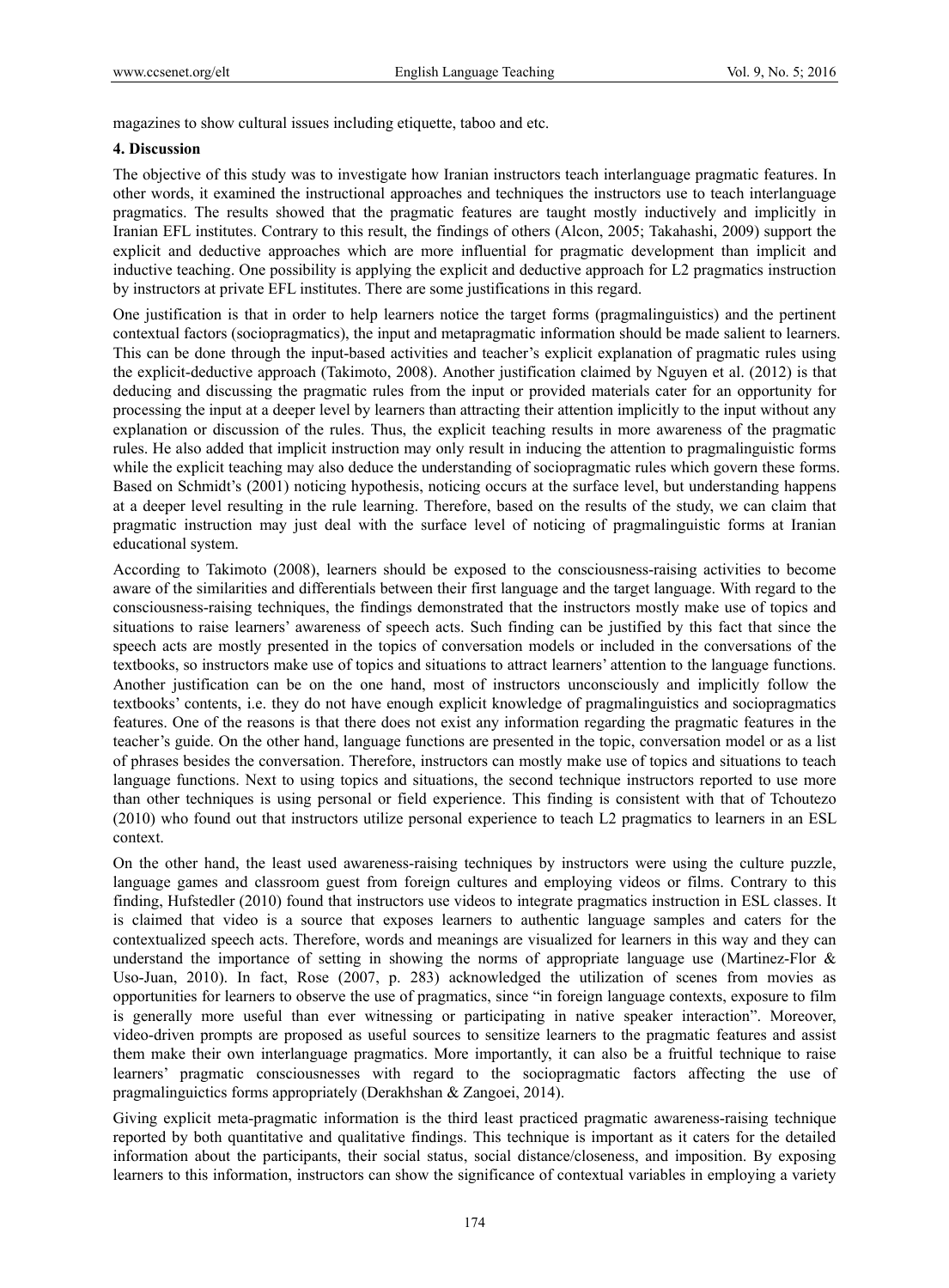of linguistic forms or pragmatic strategies. Moreover, the provision of meta-pragmatic information by teachers as the consciousness-raising technique can develop learners' awareness of pragmatic features in both L1 and L2 (Eslami-Rasekh, 2005; Salemi et al., 2012). According to Eslami-Rasekh (2005), pragmatic consciousness-raising activities are insufficient for learners' pragmatic development because they need to use the target language appropriately in their interactions with other community members. The instructors should also cater for the opportunities for communicative practice activities.

With regard to the third factor, i.e., pragmatic communicative practice techniques, the findings showed that instructors employ the role-play technique more than other techniques to provide an opportunity for learners to produce and practice the language functions in the classroom. This finding can be justified in terms of the fact that the role-play activities are included in the textbooks as a part allocated to producing and practicing the language functions for learners. In this regard, Trosborg (1995) pointed out that learners should be engaged in role-play interactions to raise their linguistic output. Therefore, she acknowledged the use of role-play in EFL classroom practices as a fruitful way to develop learners' communicative competence focusing on both of pragmalinguistic and sociopragmatic perspectives. In fact, Trosborg (1995, p. 473) states: "when engaging learners in role-playing, they are offered the opportunities of experimenting, of repairing their own utterances when negotiating the outcome of the conversation, and they engage in communication practice which is very helpful in promoting procedural knowledge ."

Next to the role-play, the second most frequently practiced technique is using conversation model. It means that instructors make use of the conversation models to engage learners in practicing the speech acts. The interpretation is that since the speech acts are presented in the conversation models, therefore they are practiced as a conversation or dialogue practice. The third most frequently practiced technique is creating situations for pair-work or group-work after role-play and conversation .One reason is the fact that while speaking in pairs and groups, learners have the opportunity to exchange ideas, express their ideas and therefore learn from each other. Another reason is that it makes silent and shy learners speak in front of the class. Such finding is consistent with that of Riazi (2007) who found out that pair-work activities are preferred for practicing the speaking skill. The reasons that instructors mentioned with regard to pair-work and group-work techniques share with those found by Polley (2007) who declared that using pair-work and group-work activities provides learners with more opportunities to speak in the class. They also found out that with regard to pair-work and group-work activities, learners can learn new information from each other including vocabulary, word meaning, grammar, structure and they can increase their speaking, listening, and pronunciation skills. In this regard, Riazi (2007) claimed that pair or group working has many benefits as learners are participants who actively request for confirmation and clarification, take risks and make use of a variety of ways to express their own thoughts, that is, they can practice the output.

Contrary to the role-play, conversation practice and pair-working, using computer-mediated communication or computer programs was the least practiced technique among other techniques. This finding is in contrast with that of Hufstedler (2010) who found that instructors use computer programs to involve learners in real-life situations to produce and practice the language functions in ESL contexts. The lack of instructors' use of computer programs in Iranian language institutes can be justified by the fact that EFL institutes do not provide instructors and also learners with computers or computer programs which is the result of the lack of institutes' facilities. It can be discussed that if learners can have access to computer programs and make use of them, they can control their learning process and learn at their own speed. This individual learning may enhance learners' motivation. In addition, learners' achievement can be facilitated by one to one interaction between a learner and the computer. So, learners can have a lot of language productions with other individuals from other cultures without the fear of making errors because they can only see their mistakes. Therefore, it can contribute to a low affective filter situation or environment which makes the language learning more facilitative. More importantly, computer-mediated communication or cyberspace can create an environment for learners to be provided with more opportunities to produce the speech acts with other community members (Sabzalipor, 2013).

Next to the computer programs, the second least practiced communicative practice technique is using email exchanges as a technique for producing the speech acts by learners. It is claimed that collaborative email exchanges are among the electronic communication practices commonly used in language productions. This kind of technique can increase learners' motivation in producing the language and also improve learners' writing skills. They further emphasized that email exchanges cater for an authentic context for producing and learning the language functions by providing the opportunities for EFL learners to communicate with different individuals of higher, equal and lower status. It can also develop intercultural communication skills (Cifuentes & Shih, 2010).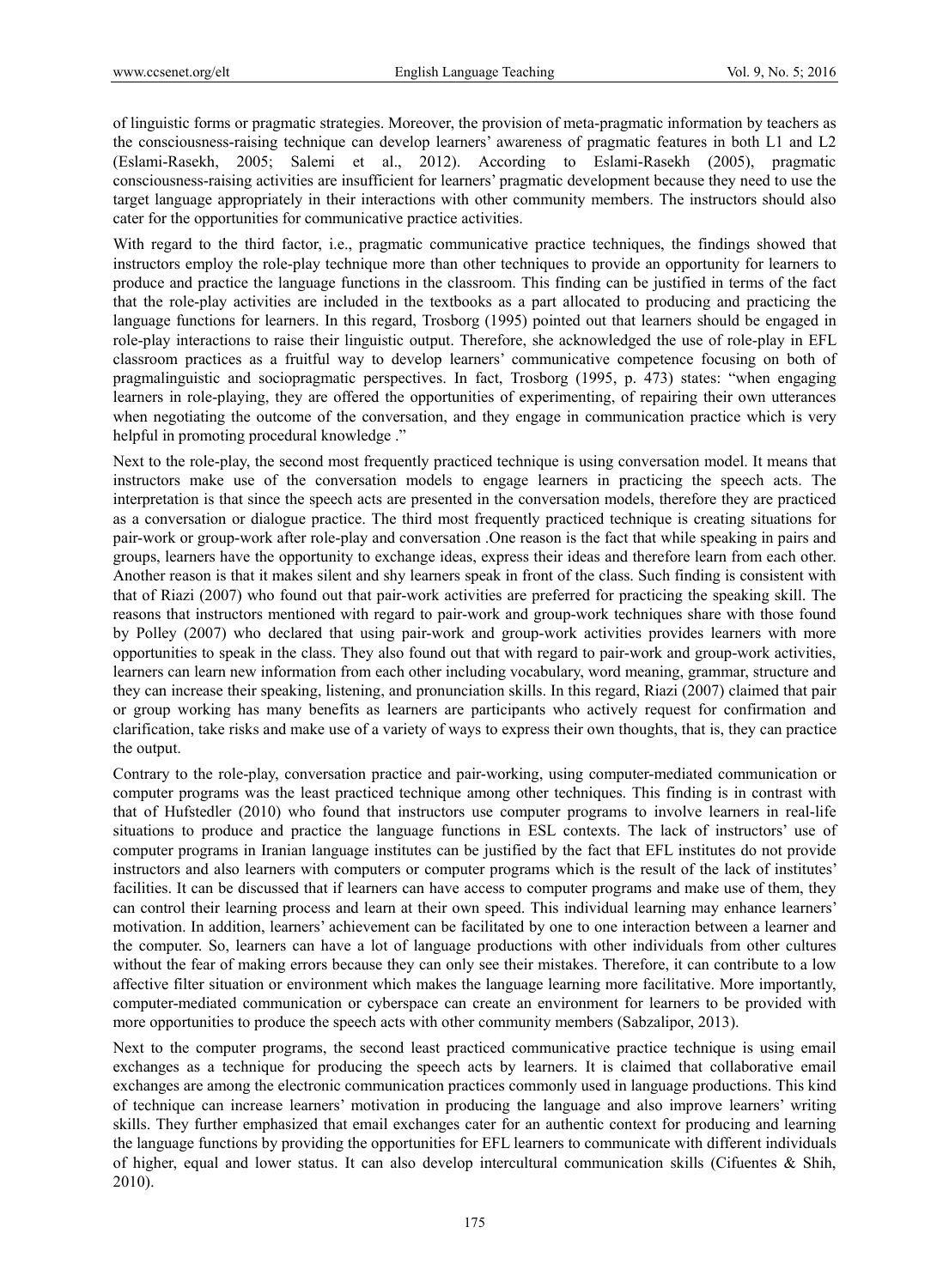A key condition or factor in the development of EFL learners' pragmatic knowledge is the provision of feedback. As a matter of fact, learners can become aware of their own output and the errors they make. Therefore, it is claimed that the incorporation of explicit feedback in the EFL classroom practices by instructors in the form of either teacher feedback or peer feedback is essential as the provision of the input. In addition to awareness-raising and communicative practice techniques, interviewees were also asked to express their degree of practice with regard to the pragmatic corrective feedback techniques. Among the techniques, reformulating learners' mistakes is the most practiced technique among other ones. It means that instructors make use of the reformulation or recast technique more than other techniques to give pragmatic feedback to learners. Such finding is in line with Lyster and Ranta (1997) who found that the recast was the most frequently used feedback technique but the least efficient one among the feedback techniques in their study. Recast, as a technique for giving negative feedback involves "the teacher's reformulation of all or part of a student's utterance, minus the error" (Lyster & Ranta, 1997, p. 46). It is considered as the implicit focus on form technique. In contrast, the technique item which is practiced the least is using metalinguistic feedback. It means that most of the instructors do not use this technique to give pragmatic feedback to learners. Therefore, as the results show, the instructors make use of implicit feedback techniques more than explicit ones (using recasts and repetition techniques as implicit techniques compared to giving metalinguistic information and provision of correct form as explicit techniques). It is claimed that the connection of the pragmalinguistics and sociopragmatics during the metalinguistic discussions of features of the targeted speech act is reinforced by the metalinguistic feedback (Barekat & Mehri, 2013; Muthusamy & Farashaiyan, 2016).

With regard to the culture teaching, the findings showed that the instructors mostly share their cultural information with learners to teach cultural issues (instructor's sharing of cultural information) .On the other hand, they never put pictures of other cultures as a technique to teach culture which is the least practiced technique among others. This finding is in contrast with Atay Kurt,Camlibel, Ersin, Kaslioglu's (2009) study who found out that teachers utilize movies of foreign cultures in their classrooms to practice the culture.

#### **5. Conclusion**

The present study was an attempt to investigate the issue of the practicality of interlanguage pragmatics teaching in language classrooms at private EFL institutes in Iran. More specifically, it sought the instructional approaches and techniques that instructors utilize for the instruction of interlanguage pragmatics were determined. The results showed that instructors make use of inductive and implicit approaches more than other approaches to teach interlanguage pragmatics. In addition, they mostly make use of conversation topics and also situations to give input, utilize role-play and pair- work techniques to engage learners to practice speech acts, make use of more implicit techniques such as reformulating learners' mistakes or repeating their errors to give feedback and share their knowledge of what they hear or read about other cultures with their learners to teach cultural issues.

This study has a number of limitations. The first limitation is the selection of Iranian EFL instructors. The participants were from one province in Iran. So, they may not represent all Iranian EFL instructors. Another limitation is the fact that although all participants were considered Iranian EFL instructors, they were not homogeneous in age and educational background which may have influenced the results of the current study. This study investigated the teaching methodology of interlanguage pragmatics practices at private EFL institutes. Future research can investigate the practicality of interlanguage pragmatics instruction at other settings such as university or so on. In addition, other studies can consider the demographic information of instructors as a variable and compare the results.

## **References**

- Alcon, S. E. (2005). Does Instruction Work for Learning Pragmatics in The EFL Context? *System, 33*, 417-435. http://dx.doi.org/10.1016/j.system.2005.06.005
- Al-Zubeiry, H. Y. (2013). Intercultural Miscommunication in the Production of Communicative Patterns by Arab EFL Learners. *International Journal of English Linguistics, 3*(5), 69-77. http://dx.doi.org/10.5539/ijel.v3n5p69
- Atay, D., Kurt, G., Camlibel, Z., Ersin, P., & Kaslioglu, O. (2009) The Role of Intercultural Competence in Foreign Language Teaching. Inonu University *Journal of the Faculty of Education, 10*(3), 123-135.
- Barekat, B., & Mehri, M. (2013). Investigating the Effect of Metalinguistic Feedback in L2 Pragmatic Instruction. *International Journal of Linguistics, 5*(2), 197-208. http://dx.doi.org/10.5296/ijl.v5i2.3032
- Braun, V., & Clarke, U. (2006). Using thematic analysis in psychology. *Qualitative Research in Psychology, 3*(2), 77-101. http://dx.doi.org/10.1191/1478088706qp063oa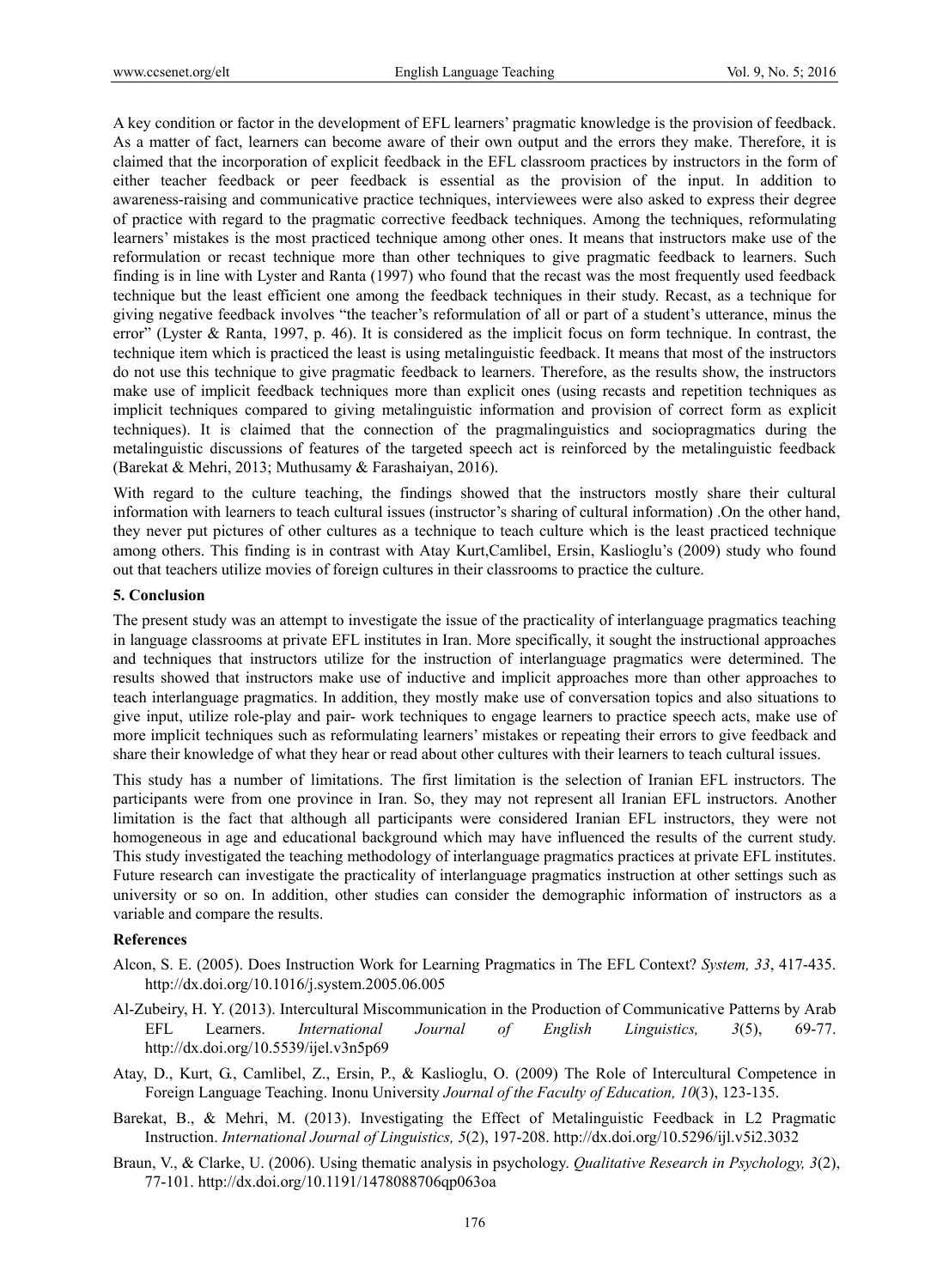- Cifuentes, L., & Shih, Y. C. D. (2010). Teaching and Learning Online: A Collaboration Between U.S. and Taiwanese Students. *Journal of Research on Computing in Education, 33*(4), 456-474. http://dx.doi.org/10.1080/08886504.2001.10782327
- Creswell, J. W. (2008). *Educational research: Planning, conducting, and evaluating quantitative and qualitative research*. Upper Saddle River: New Jersey.
- Dastjerdi, H., & Rezvani, E. (2014). The impact of instruction on Iranian intermediate EFL learners' production of requests in English. *Journal of Language Teaching and Research, 1*(6), 782-790. http://dx.doi.org/10.4304/jltr.2.2.460-466
- Derakhshan, A., & Zangoei, A. (2014). Video-driven Prompts: A Viable Pragmatic Consciousness-raising Approach in EFL/ESL Classrooms. *The International Journal of Language Learning and Applied Linguistics World, 5*(2), 368-380. http://dx.doi.org/ 10.5829/idosi.wasj.2014.31.09.102
- Dörnyei, Z. (2007). *Research Methods in Applied Linguistics*. Oxford: Oxford University Press.
- Duff, P. A. (2007). Second Language Socialization As Sociocultural Theory: Insights and Issues. *Language Teaching, 40*, 309-319. http://dx.doi.org/10.1017/S0261444807004508
- Eslami-Rasekh, Z., & Eslami-Rasekh, A. (2008). Enhancing the pragmatic competence of non-native English-speaking teacher candidates in an EFL context. In E. A. Soler, & A. Martinez-Flor (Ed.), *Investigating Pragmatics in Foreign Language Learning, Teaching and Testing* (pp. 178-197). Bristol: Multilingual Matters.
- Eslami-Rasekh, Z. (2005). Raising the pragmatic awareness of language learners: *ELT Journal, 59*(3), 199-208. http://dx.doi.org/10.1093/elt/cci039
- Farashaiyan, A., & Yazdi Amirkhiz, S. Y. (2011). A Descriptive comparative analysis of apology strategies: The case of Iranian and Malaysian ESL university students*. ELT Journal, 4*(1), 224-229. http://dx.doi.org/10.5539/elt.v4n1p224
- Khodareza, M., & Lotfi, A. R. (2013). Interlanguage pragmatic development: The effect of formal instruction on Iranian EFL learners' interpretation and use of speech act of apology. *Asian Journal of Social Sciences and Humanities, 2*(2), 99-104.
- Krejcie, R. V., & Morgan, D. W. (1970). Determining sample size for research activities. *Educational and Psychological Measurement, 30*, 607-610.
- Lyster, R., & Ranta, L. (1997). Corrective feedback and learner uptake: Negotiation of form in communicative classroom. *Studies in Second Language Acquisition, 19*(1), 37-66. http://dx.doi.org/10.1017/S0272263197001034
- Martinez-Flor, A., & Uso-Juan, E. (2010). The teaching of speech acts in second and foreign language instructional contexts. In A. Trosborg (Ed.). *Pragmatics across languages and Cultures* (pp. 423-442). Berlin: Mouton de Gruyter.
- Muthusamy, P., & Farashaiyan, A. (2016). Situational variations in request and apology realization strategies among International postgraduate students at Malaysian universities. *ELT Journal, 9*(3), 181-196. http://dx.doi.org/10.5539/elt.v9n3p181
- Muthusamay, P., Wickramasinghe, C. N., & Shanmuganathan, T. (2014) .Topological Socio-Cultural Evolution a Predictor of Ethnic Conflicts in Multi-Enhnic Societies. *Pertanika Journal of Social Sciences & Humanities, 22*(2), 507-520.
- Nguyen, M. T. T., Pham, T. H., & Pham, M. T. (2012). The Relative Effects of Explicit and Implicit Form-focused Instruction on the Development of L2 Pragmatic Competence. *Journal of Pragmatics, 44,*  416-434. http://dx.doi. org/10.1177/0033688210390265
- Polley, E. K. (2007). Learner perceptions of small group and pair work in the ESL classroom. Implications for conditions in second language acquisition. Unpublished MA thesis, The University of Texas, US.
- Rashidi, N., & Ramezani, S. (2013). *On the impact of the role-play technique on the development of FL learners' pragmatic competence before and after formal instruction.* International Symposium on Challenges (ISLC): 183-196.